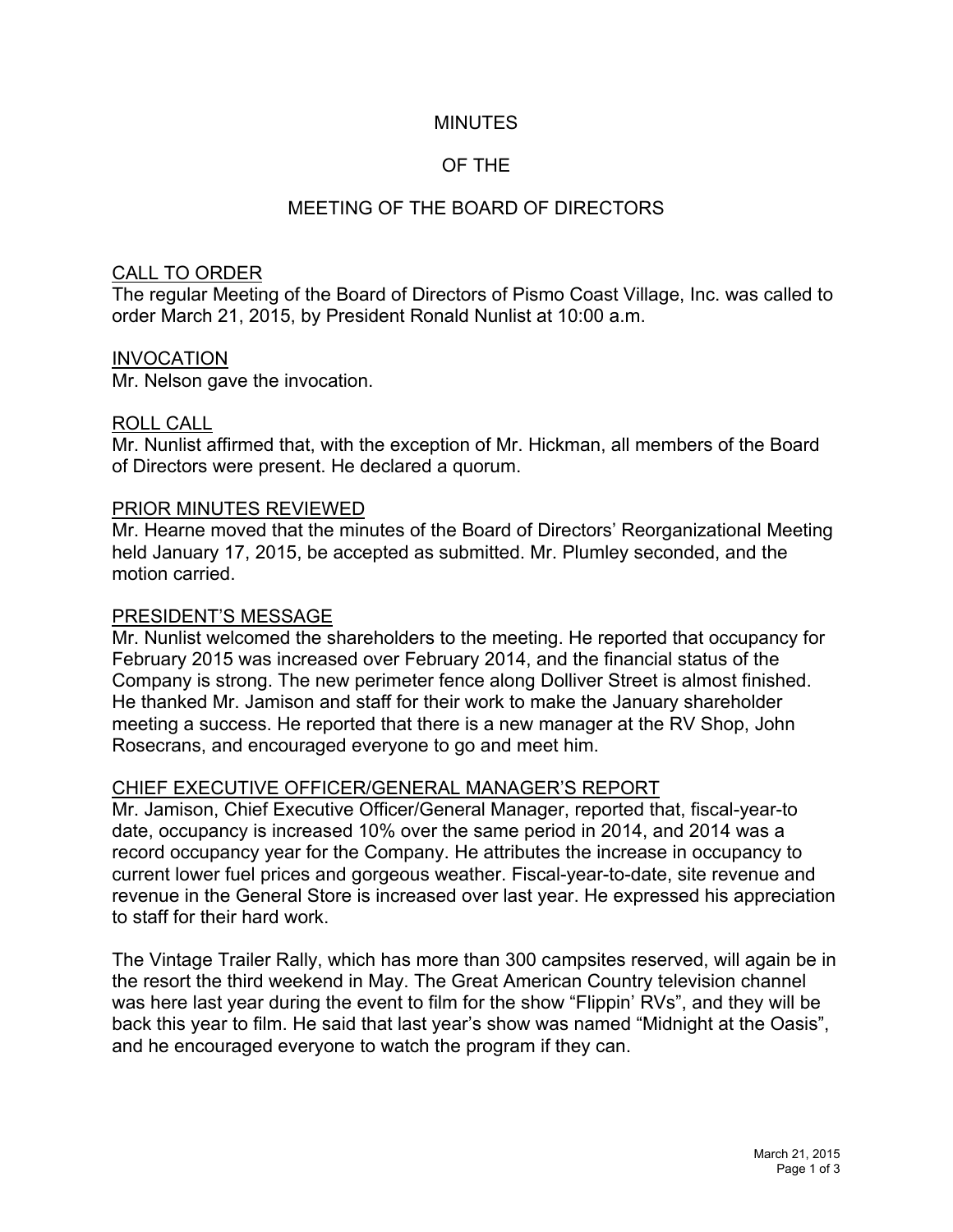We have two individuals working for us that are part of the Cal Works Program, which is a state-subsidized training program. Each trainee can work up to twelve-weeks, basically at no cost to our company. At the end of the twelve-week period, we have the opportunity to hire that person. Currently one of the trainees is working in our Security Department and the other is working in our Maintenance Department.

By the end of October 2015, all credit cards are required to be issued with chips in them for enhanced security. The new credit cards also require businesses to have new credit card terminals that operate under the EMV system.

Mr. Jamison gave an update on the Oceano Community Services District's drainage project planned for Storage Lot B. He spoke to them last week, and they reported that they are near FAA approval for the project, which is a requirement due to the close proximity to the Oceano Airport. Once FAA approval is obtained, they will go after the easements needed for the project. The project is planned for Summer/Fall 2016, and will permanently impact the number of units that we can store in B-Lot.

Mr. Jamison reported that the Verizon cell phone tower planned for Storage Lot D will be required to have a gravel emergency vehicle turnaround next to the tower site. Two weeks ago we had surveyors in the Resort to take measurements for the proposed Verizon mini-cell phone tower planned for the area by the flagpole at the Registration Office. We were also contacted by another Verizon representative regarding installing a full-size cell phone tower in Storage Lot A.

Approximately three years ago, we were approached by Wash, our laundry equipment provider, about switching from coin-operated machines to a credit card system because the coin receptacles fill up quickly which causes the machines to cease functioning. At that time, we said that we would not be interested in doing the switch. They recently approached us again about the change. The Wave System would require a credit card to operate the equipment, and also offer guests the ability to use a cell phone or laptop computer to see how many of the machines would be available for use at any time.

### EXECUTIVE COMMITTEE REPORT

Mr. Nunlist reported that the Executive Committee did not meet, and, therefore, had no report.

# FINANCE COMMITTEE REPORT

Mr. Hardesty, Chair, said his committee met this morning and reviewed the financial statement for the five-month period ended February 28, 2015. He was pleased to report that, year-to-date, we are well ahead of last year's revenue. The Finance Committee discussed paying down the outstanding debt, and a motion will be presented during Closed Session.